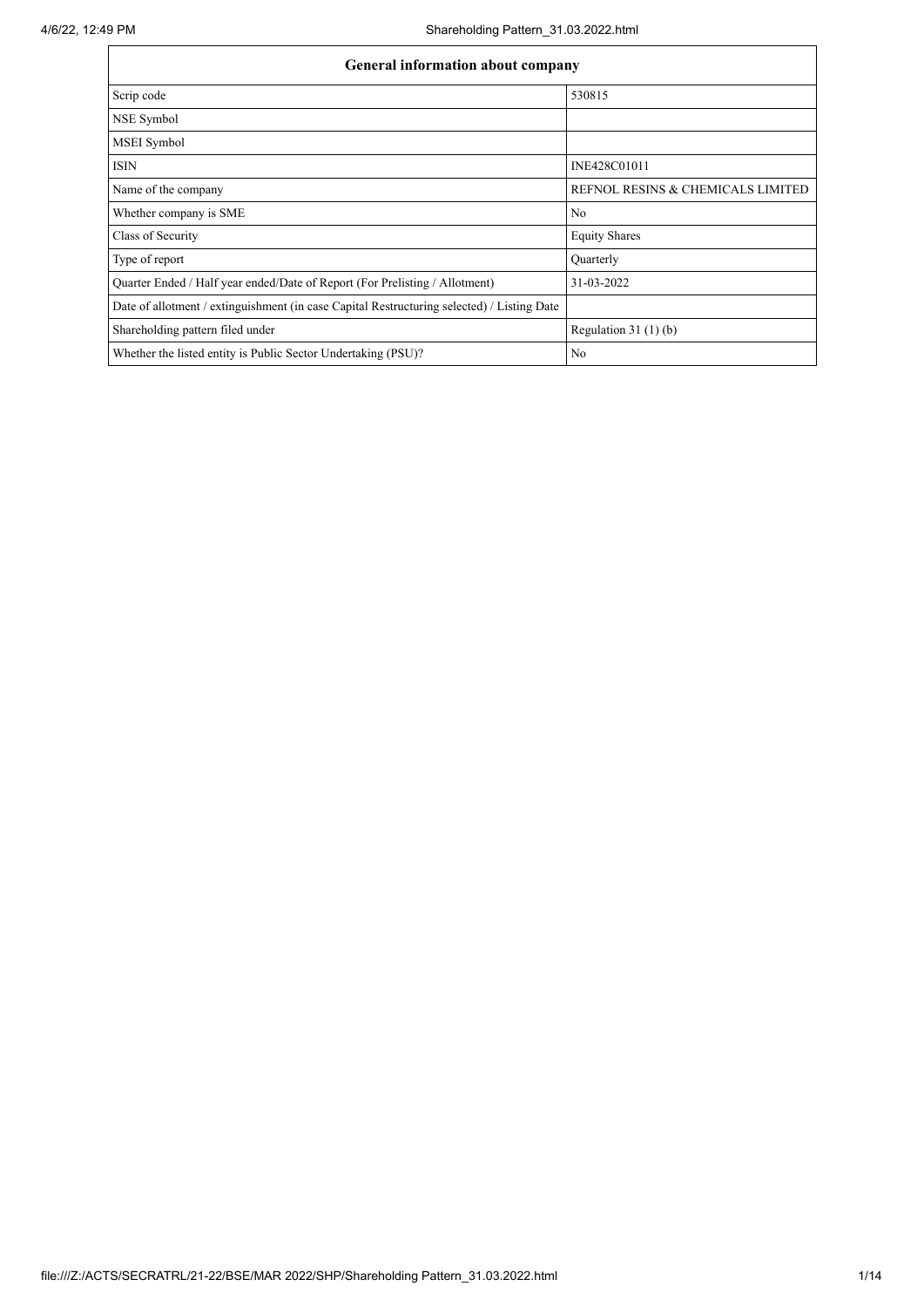|                 | <b>Declaration</b>                                                                        |                |                                |                       |                             |  |  |  |  |  |
|-----------------|-------------------------------------------------------------------------------------------|----------------|--------------------------------|-----------------------|-----------------------------|--|--|--|--|--|
| Sr.<br>No.      | Particular                                                                                | Yes/No         | Promoter and<br>Promoter Group | Public<br>shareholder | Non Promoter-<br>Non Public |  |  |  |  |  |
| $\mathbf{1}$    | Whether the Listed Entity has issued any partly paid up shares?                           | No             | N <sub>o</sub>                 | N <sub>o</sub>        | No                          |  |  |  |  |  |
| $\overline{2}$  | Whether the Listed Entity has issued any Convertible Securities<br>$\mathcal{P}$          | N <sub>o</sub> | No                             | N <sub>o</sub>        | N <sub>o</sub>              |  |  |  |  |  |
| 3               | Whether the Listed Entity has issued any Warrants?                                        | N <sub>0</sub> | No                             | N <sub>o</sub>        | No.                         |  |  |  |  |  |
| $\overline{4}$  | Whether the Listed Entity has any shares against which<br>depository receipts are issued? | N <sub>0</sub> | No                             | N <sub>0</sub>        | No                          |  |  |  |  |  |
| 5               | Whether the Listed Entity has any shares in locked-in?                                    | N <sub>o</sub> | No                             | N <sub>o</sub>        | No                          |  |  |  |  |  |
| 6               | Whether any shares held by promoters are pledge or otherwise<br>encumbered?               | N <sub>o</sub> | No                             |                       |                             |  |  |  |  |  |
| $7\phantom{.0}$ | Whether company has equity shares with differential voting<br>rights?                     | N <sub>0</sub> | No                             | N <sub>0</sub>        | N <sub>o</sub>              |  |  |  |  |  |
| 8               | Whether the listed entity has any significant beneficial owner?                           | N <sub>0</sub> |                                |                       |                             |  |  |  |  |  |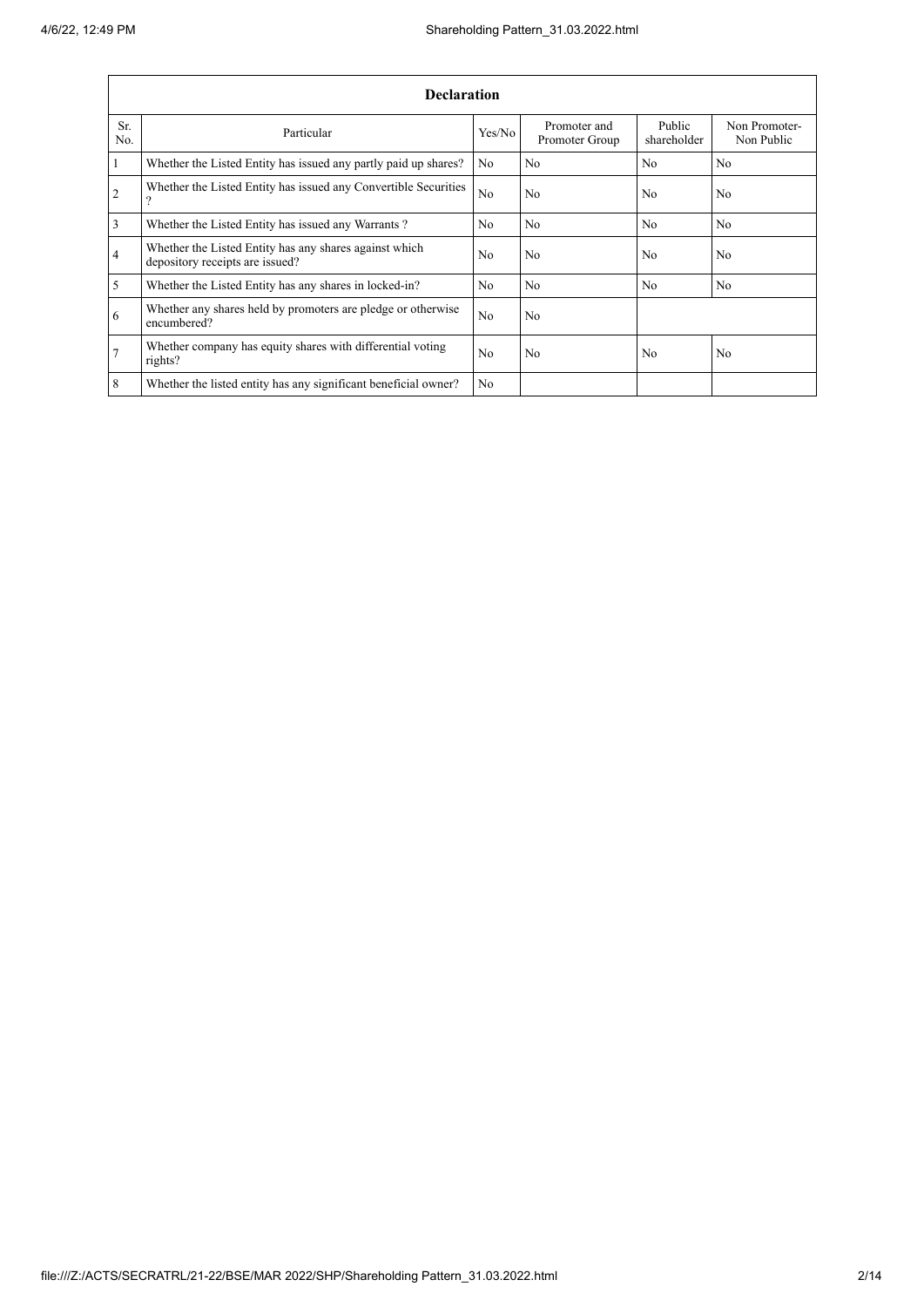$\overline{1}$ 

|                                        |                                                |                   |                       |                      |                          |                              | Table I - Summary Statement holding of specified securities                                                          |                                                                  |               |            |                     |
|----------------------------------------|------------------------------------------------|-------------------|-----------------------|----------------------|--------------------------|------------------------------|----------------------------------------------------------------------------------------------------------------------|------------------------------------------------------------------|---------------|------------|---------------------|
|                                        | Category                                       | No. of<br>Nos. Of | fully paid            | No. Of<br>Partly     | No. Of<br>shares         | Total nos.<br>shares         | Shareholding as a<br>% of total no. of<br>shares (calculated<br>as per SCRR, 1957)<br>(VIII) As a % of<br>$(A+B+C2)$ | Number of Voting Rights held in each<br>class of securities (IX) |               |            |                     |
| Category<br>$\left( \mathrm{I}\right)$ | of<br>shareholder                              | shareholders      | up equity             | paid-up<br>equity    | underlying<br>Depository | held (VII)                   |                                                                                                                      | No of Voting (XIV) Rights                                        |               | Total as a |                     |
| (II)                                   |                                                | (III)             | shares<br>held $(IV)$ | shares<br>held $(V)$ | Receipts<br>(VI)         | $= (IV) +$<br>$(V)$ + $(VI)$ |                                                                                                                      | Class<br>eg: $X$                                                 | Class<br>eg:y | Total      | $%$ of<br>$(A+B+C)$ |
| (A)                                    | Promoter<br>&<br>Promoter<br>Group             | 8                 | 1655431               |                      |                          | 1655431                      | 53.58                                                                                                                | 1655431                                                          |               | 1655431    | 53.58               |
| (B)                                    | Public                                         | 1554              | 1434469               |                      |                          | 1434469                      | 46.42                                                                                                                | 1434469                                                          |               | 1434469    | 46.42               |
| (C)                                    | Non<br>Promoter-<br>Non Public                 |                   |                       |                      |                          |                              |                                                                                                                      |                                                                  |               |            |                     |
| (C1)                                   | <b>Shares</b><br>underlying<br><b>DRs</b>      |                   |                       |                      |                          |                              |                                                                                                                      |                                                                  |               |            |                     |
| (C2)                                   | Shares held<br>by<br>Employee<br><b>Trusts</b> |                   |                       |                      |                          |                              |                                                                                                                      |                                                                  |               |            |                     |
|                                        | Total                                          | 1562              | 3089900               |                      |                          | 3089900                      | 100                                                                                                                  | 3089900                                                          |               | 3089900    | 100                 |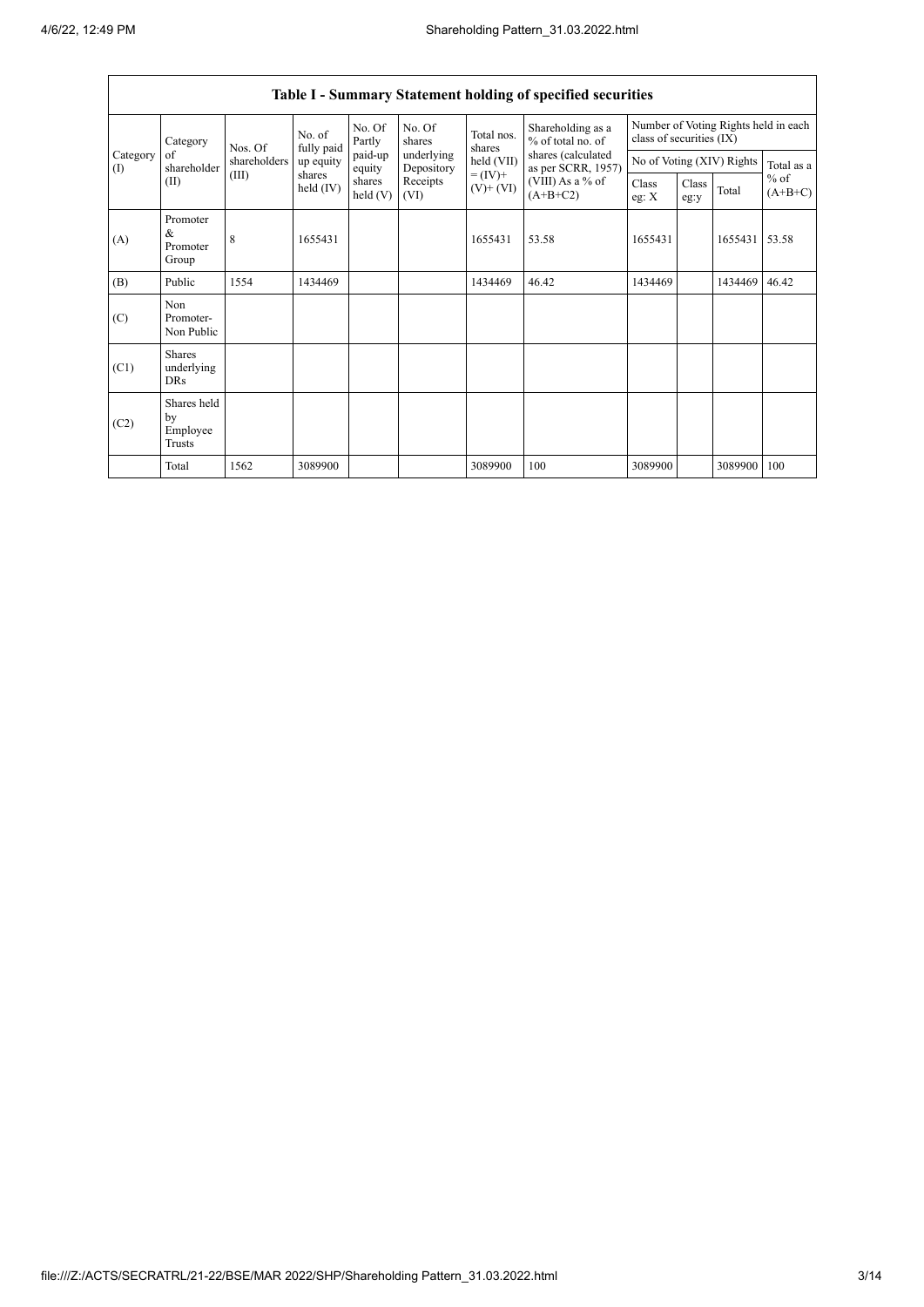| Table I - Summary Statement holding of specified securities |                                                |                                |                                                                                                   |                                                                                                                  |                                                                                                                                                                                  |                                        |                                                         |                                                                               |                                                         |                                       |
|-------------------------------------------------------------|------------------------------------------------|--------------------------------|---------------------------------------------------------------------------------------------------|------------------------------------------------------------------------------------------------------------------|----------------------------------------------------------------------------------------------------------------------------------------------------------------------------------|----------------------------------------|---------------------------------------------------------|-------------------------------------------------------------------------------|---------------------------------------------------------|---------------------------------------|
| Category<br>$($ $\Gamma$                                    | Category<br>of<br>shareholder<br>(II)<br>(X)   | No. Of<br>Shares<br>Underlying | No. of<br><b>Shares</b><br>Underlying<br>Outstanding<br>Outstanding<br><b>Warrants</b><br>$(X_i)$ | No. Of Shares<br>Underlying<br>Outstanding<br>convertible<br>securities and<br>No. Of<br>Warrants $(X_i)$<br>(a) | Shareholding, as a %<br>assuming full<br>conversion of<br>convertible securities (<br>as a percentage of<br>diluted share capital)<br>$(XI) = (VII)+(X) As a %$<br>of $(A+B+C2)$ | Number of<br>Locked in<br>shares (XII) |                                                         | Number of<br><b>Shares</b><br>pledged or<br>otherwise<br>encumbered<br>(XIII) |                                                         | Number of<br>equity shares<br>held in |
|                                                             |                                                | convertible<br>securities      |                                                                                                   |                                                                                                                  |                                                                                                                                                                                  | No.<br>(a)                             | As a<br>$%$ of<br>total<br><b>Shares</b><br>held<br>(b) | N <sub>0</sub><br>(a)                                                         | As a<br>$%$ of<br>total<br><b>Shares</b><br>held<br>(b) | dematerialized<br>form $(XIV)$        |
| (A)                                                         | Promoter<br>$\&$<br>Promoter<br>Group          |                                |                                                                                                   |                                                                                                                  | 53.58                                                                                                                                                                            |                                        |                                                         |                                                                               |                                                         | 1655431                               |
| (B)                                                         | Public                                         |                                |                                                                                                   |                                                                                                                  | 46.42                                                                                                                                                                            |                                        |                                                         |                                                                               |                                                         | 1196404                               |
| (C)                                                         | Non<br>Promoter-<br>Non Public                 |                                |                                                                                                   |                                                                                                                  |                                                                                                                                                                                  |                                        |                                                         |                                                                               |                                                         |                                       |
| (C1)                                                        | <b>Shares</b><br>underlying<br><b>DRs</b>      |                                |                                                                                                   |                                                                                                                  |                                                                                                                                                                                  |                                        |                                                         |                                                                               |                                                         |                                       |
| (C2)                                                        | Shares held<br>by<br>Employee<br><b>Trusts</b> |                                |                                                                                                   |                                                                                                                  |                                                                                                                                                                                  |                                        |                                                         |                                                                               |                                                         |                                       |
|                                                             | Total                                          |                                |                                                                                                   |                                                                                                                  | 100                                                                                                                                                                              |                                        |                                                         |                                                                               |                                                         | 2851835                               |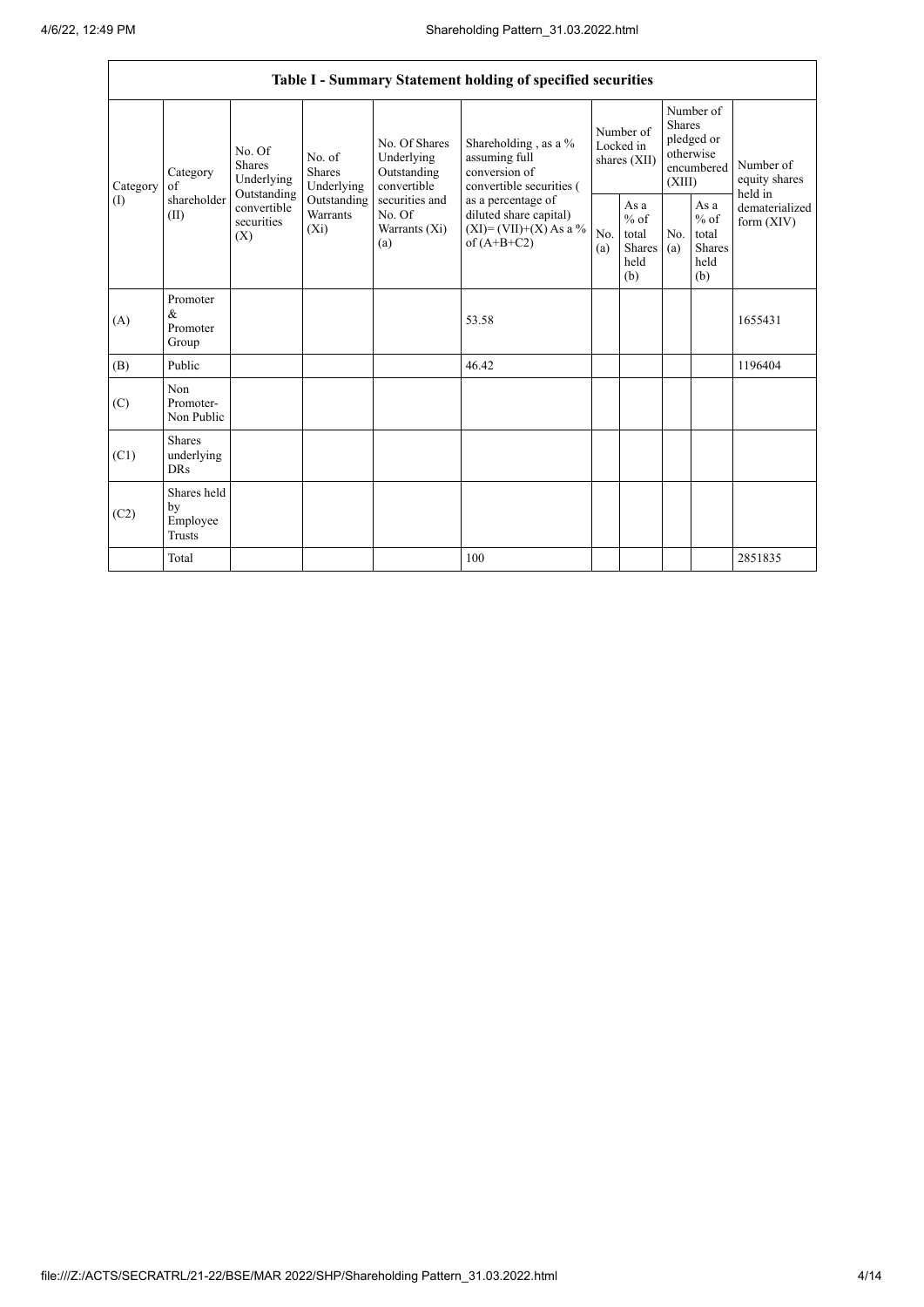$\mathbf{r}$ 

| Table II - Statement showing shareholding pattern of the Promoter and Promoter Group        |                                                                                                                     |                         |                            |                       |                                    |                             |                                              |                |               |                                                                  |                                 |
|---------------------------------------------------------------------------------------------|---------------------------------------------------------------------------------------------------------------------|-------------------------|----------------------------|-----------------------|------------------------------------|-----------------------------|----------------------------------------------|----------------|---------------|------------------------------------------------------------------|---------------------------------|
|                                                                                             |                                                                                                                     |                         | No. of                     | No. Of<br>Partly      | No. Of                             | Total<br>nos.               | Shareholding<br>as a % of total              |                |               | Number of Voting Rights held in<br>each class of securities (IX) |                                 |
| Sr.                                                                                         | Category & Name<br>of the Shareholders                                                                              | Nos. Of<br>shareholders | fully<br>paid up<br>equity | paid-<br>up<br>equity | shares<br>underlying<br>Depository | shares<br>held<br>$(VII) =$ | no. of shares<br>(calculated as<br>per SCRR, |                |               | No of Voting (XIV) Rights                                        | Total<br>as a %                 |
|                                                                                             | $($ $\Gamma$                                                                                                        | (III)                   | shares<br>held<br>(IV)     | shares<br>held<br>(V) | Receipts<br>(VI)                   | $(IV)+$<br>$(V)+$<br>(VI)   | 1957) (VIII) As<br>a % of<br>$(A+B+C2)$      | Class<br>eg: X | Class<br>eg:y | Total                                                            | of<br>Total<br>Voting<br>rights |
| A                                                                                           | Table II - Statement showing shareholding pattern of the Promoter and Promoter Group                                |                         |                            |                       |                                    |                             |                                              |                |               |                                                                  |                                 |
| (1)                                                                                         | Indian                                                                                                              |                         |                            |                       |                                    |                             |                                              |                |               |                                                                  |                                 |
| (a)                                                                                         | Individuals/Hindu<br>undivided Family                                                                               | 5                       | 1304431                    |                       |                                    | 1304431                     | 42.22                                        | 1304431        |               | 1304431                                                          | 42.22                           |
| (d)                                                                                         | Any Other<br>(specify)                                                                                              | 3                       | 351000                     |                       |                                    | 351000                      | 11.36                                        | 351000         |               | 351000                                                           | 11.36                           |
| Sub-Total (A)<br>(1)                                                                        |                                                                                                                     | 8                       | 1655431                    |                       |                                    | 1655431                     | 53.58                                        | 1655431        |               | 1655431                                                          | 53.58                           |
| (2)                                                                                         | Foreign                                                                                                             |                         |                            |                       |                                    |                             |                                              |                |               |                                                                  |                                 |
| Total<br>Shareholding<br>of Promoter<br>and Promoter<br>Group $(A)=$<br>$(A)(1)+(A)$<br>(2) |                                                                                                                     | 8                       | 1655431                    |                       |                                    | 1655431                     | 53.58                                        | 1655431        |               | 1655431 53.58                                                    |                                 |
| $\, {\bf B}$                                                                                | Table III - Statement showing shareholding pattern of the Public shareholder                                        |                         |                            |                       |                                    |                             |                                              |                |               |                                                                  |                                 |
| (1)                                                                                         | Institutions                                                                                                        |                         |                            |                       |                                    |                             |                                              |                |               |                                                                  |                                 |
| (3)                                                                                         | Non-institutions                                                                                                    |                         |                            |                       |                                    |                             |                                              |                |               |                                                                  |                                 |
| (a(i))                                                                                      | Individuals -<br>i.Individual<br>shareholders<br>holding nominal<br>share capital up to<br>Rs. 2 lakhs.             | 1425                    | 781028                     |                       |                                    | 781028                      | 25.28                                        | 781028         |               | 781028                                                           | 25.28                           |
| (a(ii))                                                                                     | Individuals - ii.<br>Individual<br>shareholders<br>holding nominal<br>share capital in<br>excess of Rs. 2<br>lakhs. | 7                       | 454480                     |                       |                                    | 454480                      | 14.71                                        | 454480         |               | 454480                                                           | 14.71                           |
| (e)                                                                                         | Any Other<br>(specify)                                                                                              | 122                     | 198961                     |                       |                                    | 198961                      | 6.44                                         | 198961         |               | 198961                                                           | 6.44                            |
| Sub-Total (B)<br>(3)                                                                        |                                                                                                                     | 1554                    | 1434469                    |                       |                                    | 1434469                     | 46.42                                        | 1434469        |               | 1434469                                                          | 46.42                           |
| <b>Total Public</b><br>Shareholding<br>$(B)=(B)(1)+$<br>$(B)(2)+(B)(3)$                     |                                                                                                                     | 1554                    | 1434469                    |                       |                                    | 1434469                     | 46.42                                        | 1434469        |               | 1434469                                                          | 46.42                           |
| $\mathbf C$                                                                                 | Table IV - Statement showing shareholding pattern of the Non Promoter- Non Public shareholder                       |                         |                            |                       |                                    |                             |                                              |                |               |                                                                  |                                 |
| Total (<br>$A+B+C2$ )                                                                       |                                                                                                                     | 1562                    | 3089900                    |                       |                                    | 3089900                     | 100                                          | 3089900        |               | 3089900                                                          | 100                             |
| Total<br>$(A+B+C)$                                                                          |                                                                                                                     | 1562                    | 3089900                    |                       |                                    | 3089900                     | 100                                          | 3089900        |               | 3089900                                                          | 100                             |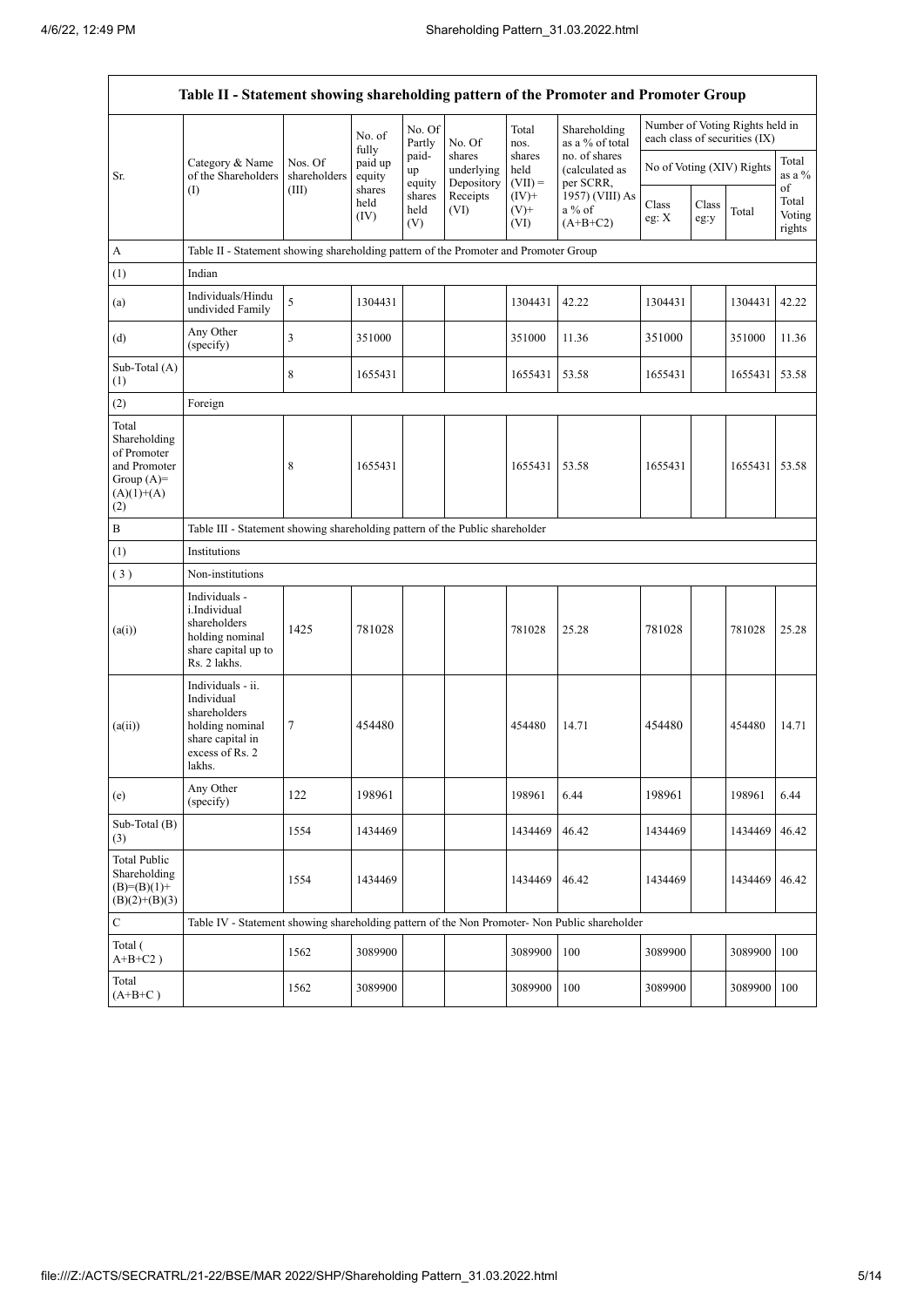|                                                                                         | Table II - Statement showing shareholding pattern of the Promoter and Promoter Group |                                       |                                                             |                                                                                               |                                        |                                                  |                  |                                                    |                                       |  |
|-----------------------------------------------------------------------------------------|--------------------------------------------------------------------------------------|---------------------------------------|-------------------------------------------------------------|-----------------------------------------------------------------------------------------------|----------------------------------------|--------------------------------------------------|------------------|----------------------------------------------------|---------------------------------------|--|
|                                                                                         | No. Of<br>Shares<br>Underlying                                                       | No. of<br><b>Shares</b><br>Underlying | No. Of Shares<br>Underlying<br>Outstanding                  | Shareholding, as a %<br>assuming full conversion of<br>convertible securities (as a           | Number of<br>Locked in<br>shares (XII) |                                                  | Shares<br>(XIII) | Number of<br>pledged or<br>otherwise<br>encumbered | Number of<br>equity shares<br>held in |  |
| Sr.                                                                                     | Outstanding<br>convertible<br>securities<br>(X)                                      | Outstanding<br>Warrants<br>$(X_i)$    | convertible<br>securities and<br>No. Of Warrants<br>(Xi)(a) | percentage of diluted share<br>capital) $(XI) = (VII)+(X) As$<br>a % of $(A+B+C2)$            |                                        | As a<br>$%$ of<br>total<br>Shares<br>held<br>(b) | No.<br>(a)       | As a<br>$%$ of<br>total<br>Shares<br>held<br>(b)   | dematerialized<br>form (XIV)          |  |
| А                                                                                       | Table II - Statement showing shareholding pattern of the Promoter and Promoter Group |                                       |                                                             |                                                                                               |                                        |                                                  |                  |                                                    |                                       |  |
| (1)                                                                                     | Indian                                                                               |                                       |                                                             |                                                                                               |                                        |                                                  |                  |                                                    |                                       |  |
| (a)                                                                                     |                                                                                      |                                       |                                                             | 42.22                                                                                         |                                        |                                                  |                  |                                                    | 1304431                               |  |
| (d)                                                                                     |                                                                                      |                                       |                                                             | 11.36                                                                                         |                                        |                                                  |                  |                                                    | 351000                                |  |
| Sub-Total (A)<br>(1)                                                                    |                                                                                      |                                       |                                                             | 53.58                                                                                         |                                        |                                                  |                  |                                                    | 1655431                               |  |
| (2)                                                                                     | Foreign                                                                              |                                       |                                                             |                                                                                               |                                        |                                                  |                  |                                                    |                                       |  |
| Total<br>Shareholding<br>of Promoter<br>and Promoter<br>Group $(A)=$<br>$(A)(1)+(A)(2)$ |                                                                                      |                                       |                                                             | 53.58                                                                                         |                                        |                                                  |                  |                                                    | 1655431                               |  |
| $\, {\bf B}$                                                                            |                                                                                      |                                       |                                                             | Table III - Statement showing shareholding pattern of the Public shareholder                  |                                        |                                                  |                  |                                                    |                                       |  |
| (1)                                                                                     | Institutions                                                                         |                                       |                                                             |                                                                                               |                                        |                                                  |                  |                                                    |                                       |  |
| (3)                                                                                     | Non-institutions                                                                     |                                       |                                                             |                                                                                               |                                        |                                                  |                  |                                                    |                                       |  |
| (a(i))                                                                                  |                                                                                      |                                       |                                                             | 25.28                                                                                         |                                        |                                                  |                  |                                                    | 616463                                |  |
| (a(ii))                                                                                 |                                                                                      |                                       |                                                             | 14.71                                                                                         |                                        |                                                  |                  |                                                    | 454480                                |  |
| (e)                                                                                     |                                                                                      |                                       |                                                             | 6.44                                                                                          |                                        |                                                  |                  |                                                    | 125461                                |  |
| Sub-Total (B)<br>(3)                                                                    |                                                                                      |                                       |                                                             | 46.42                                                                                         |                                        |                                                  |                  |                                                    | 1196404                               |  |
| Total Public<br>Shareholding<br>$(B)=(B)(1)+$<br>$(B)(2)+(B)(3)$                        |                                                                                      |                                       |                                                             | 46.42                                                                                         |                                        |                                                  |                  |                                                    | 1196404                               |  |
| $\mathbf C$                                                                             |                                                                                      |                                       |                                                             | Table IV - Statement showing shareholding pattern of the Non Promoter- Non Public shareholder |                                        |                                                  |                  |                                                    |                                       |  |
| Total (<br>$A+B+C2$ )                                                                   |                                                                                      |                                       |                                                             | 100                                                                                           |                                        |                                                  |                  |                                                    | 2851835                               |  |
| Total (A+B+C                                                                            |                                                                                      |                                       |                                                             | 100                                                                                           |                                        |                                                  |                  |                                                    | 2851835                               |  |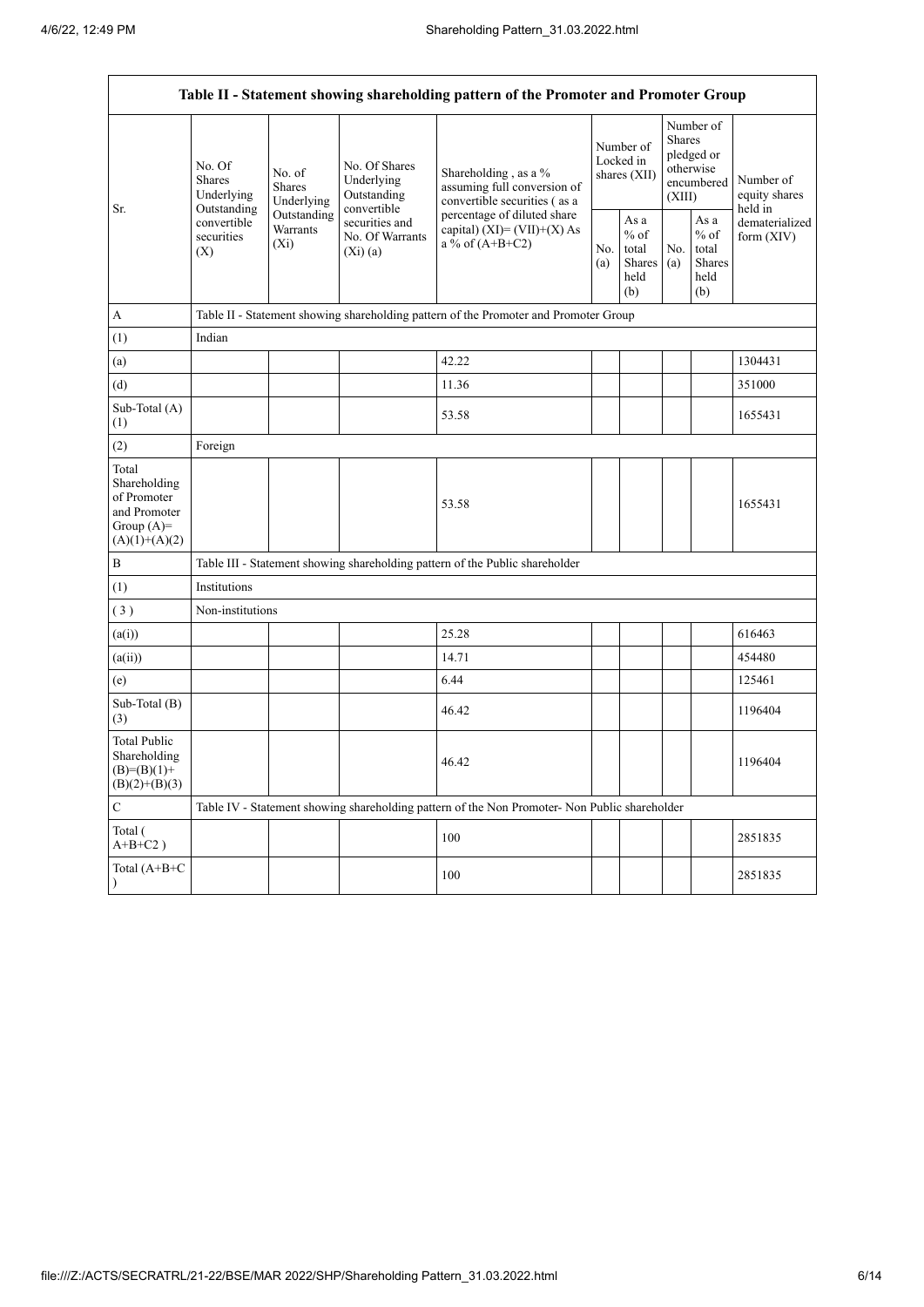| Individuals/Hindu undivided Family                                                                                                                                                          |                                                               |                           |                           |                         |                        |                          |  |  |  |  |
|---------------------------------------------------------------------------------------------------------------------------------------------------------------------------------------------|---------------------------------------------------------------|---------------------------|---------------------------|-------------------------|------------------------|--------------------------|--|--|--|--|
| Searial No.                                                                                                                                                                                 | $\mathbf{1}$                                                  | $\overline{2}$            | $\mathbf{3}$              | $\overline{4}$          | 5                      |                          |  |  |  |  |
| Name of the<br>Shareholders (I)                                                                                                                                                             | Mahendra Kishore<br>Khatau                                    | Manish Mahendra<br>Khatau | Priya Mahendra<br>Khatau. | Asha Mahendra<br>Khatau | Anil Kishore<br>Khatau | Click here to go<br>back |  |  |  |  |
| PAN(II)                                                                                                                                                                                     | AADPK4726G                                                    | ANUPK5759P                | AFJPK7433F                | AAQPK8472L              | AADPK5658D             | Total                    |  |  |  |  |
| No. of fully paid<br>up equity shares<br>held (IV)                                                                                                                                          | 1281789                                                       | 8553                      | 7021                      | 6768                    | 300                    | 1304431                  |  |  |  |  |
| No. Of Partly paid-<br>up equity shares<br>held (V)                                                                                                                                         |                                                               |                           |                           |                         |                        |                          |  |  |  |  |
| No. Of shares<br>underlying<br>Depository<br>Receipts (VI)                                                                                                                                  |                                                               |                           |                           |                         |                        |                          |  |  |  |  |
| Total nos. shares<br>held $(VII) = (IV) +$<br>$(V)$ + $(VI)$                                                                                                                                | 1281789                                                       | 8553                      | 7021                      | 6768                    | 300                    | 1304431                  |  |  |  |  |
| Shareholding as a<br>% of total no. of<br>shares (calculated<br>as per SCRR,<br>1957) (VIII) As a<br>% of $(A+B+C2)$                                                                        | 41.48                                                         | 0.28                      | 0.23                      | 0.22                    | 0.01                   | 42.22                    |  |  |  |  |
|                                                                                                                                                                                             | Number of Voting Rights held in each class of securities (IX) |                           |                           |                         |                        |                          |  |  |  |  |
| Class eg:X                                                                                                                                                                                  | 1281789                                                       | 8553                      | 7021                      | 6768                    | 300                    | 1304431                  |  |  |  |  |
| Class eg:y                                                                                                                                                                                  |                                                               |                           |                           |                         |                        |                          |  |  |  |  |
| Total                                                                                                                                                                                       | 1281789                                                       | 8553                      | 7021                      | 6768                    | 300                    | 1304431                  |  |  |  |  |
| Total as a % of<br><b>Total Voting rights</b>                                                                                                                                               | 41.48                                                         | 0.28                      | 0.23                      | 0.22                    | 0.01                   | 42.22                    |  |  |  |  |
| No. Of Shares<br>Underlying<br>Outstanding<br>convertible<br>securities $(X)$                                                                                                               |                                                               |                           |                           |                         |                        |                          |  |  |  |  |
| No. of Shares<br>Underlying<br>Outstanding<br>Warrants (Xi)                                                                                                                                 |                                                               |                           |                           |                         |                        |                          |  |  |  |  |
| No. Of Shares<br>Underlying<br>Outstanding<br>convertible<br>securities and No.<br>Of Warrants (Xi)<br>(a)                                                                                  |                                                               |                           |                           |                         |                        |                          |  |  |  |  |
| Shareholding, as a<br>% assuming full<br>conversion of<br>convertible<br>securities (as a<br>percentage of<br>diluted share<br>capital) $(XI)$ =<br>$(VII)+(Xi)(a)$ As a<br>% of $(A+B+C2)$ | 41.48                                                         | 0.28                      | 0.23                      | 0.22                    | 0.01                   | 42.22                    |  |  |  |  |
| Number of Locked in shares (XII)                                                                                                                                                            |                                                               |                           |                           |                         |                        |                          |  |  |  |  |
| No. (a)                                                                                                                                                                                     |                                                               |                           |                           |                         |                        |                          |  |  |  |  |
| As a % of total<br>Shares held (b)                                                                                                                                                          |                                                               |                           |                           |                         |                        |                          |  |  |  |  |
|                                                                                                                                                                                             | Number of Shares pledged or otherwise encumbered (XIII)       |                           |                           |                         |                        |                          |  |  |  |  |
| No. (a)                                                                                                                                                                                     |                                                               |                           |                           |                         |                        |                          |  |  |  |  |
| As a % of total<br>Shares held (b)                                                                                                                                                          |                                                               |                           |                           |                         |                        |                          |  |  |  |  |
| Number of equity<br>shares held in<br>dematerialized<br>form $(XIV)$                                                                                                                        | 1281789                                                       | 8553                      | 7021                      | 6768                    | 300                    | 1304431                  |  |  |  |  |

Reason for not providing PAN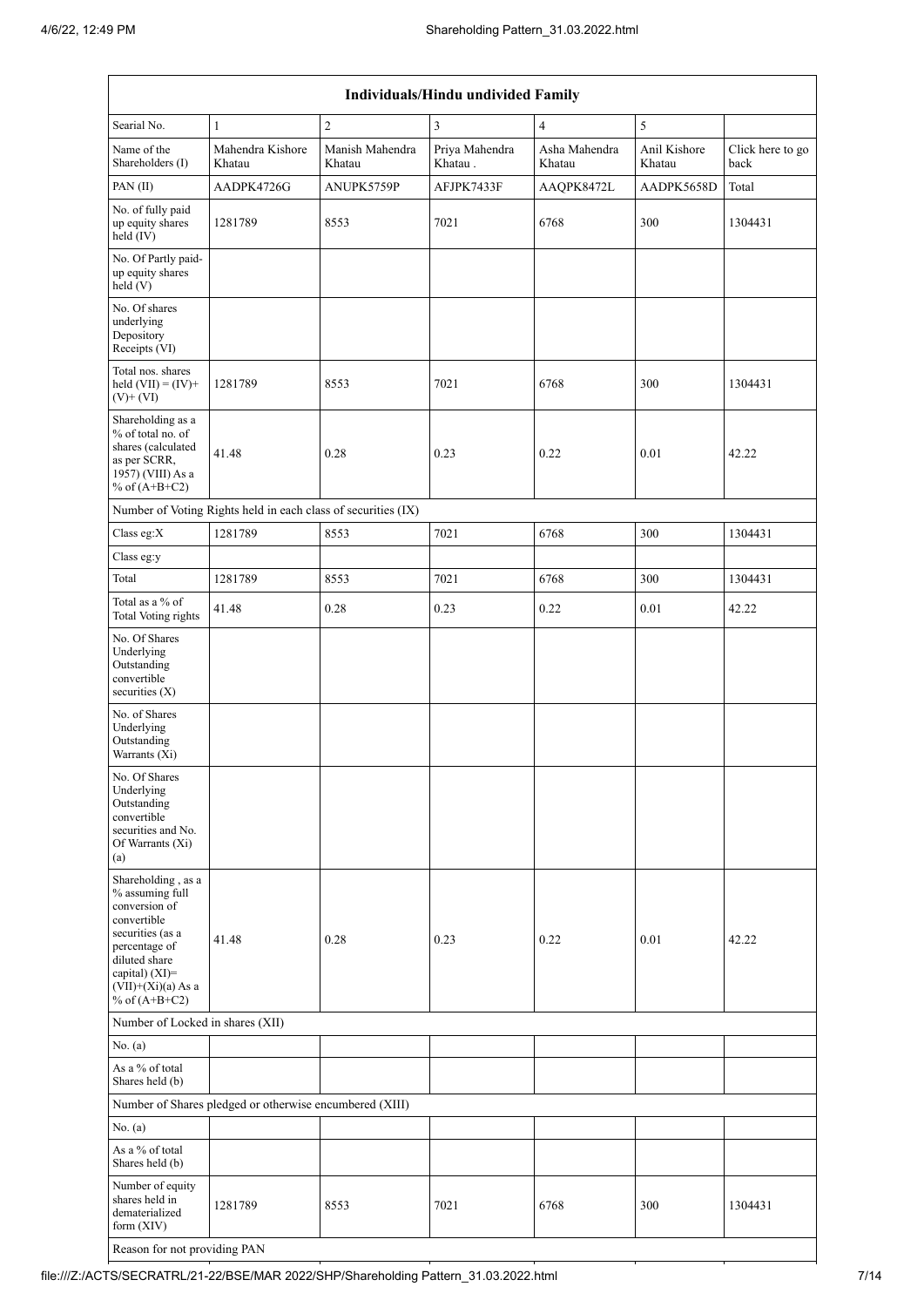| Reason for not<br>providing PAN |          |                |                |          |                   |  |
|---------------------------------|----------|----------------|----------------|----------|-------------------|--|
| Shareholder type                | Promoter | Promoter Group | Promoter Group | Promoter | Promoter<br>Group |  |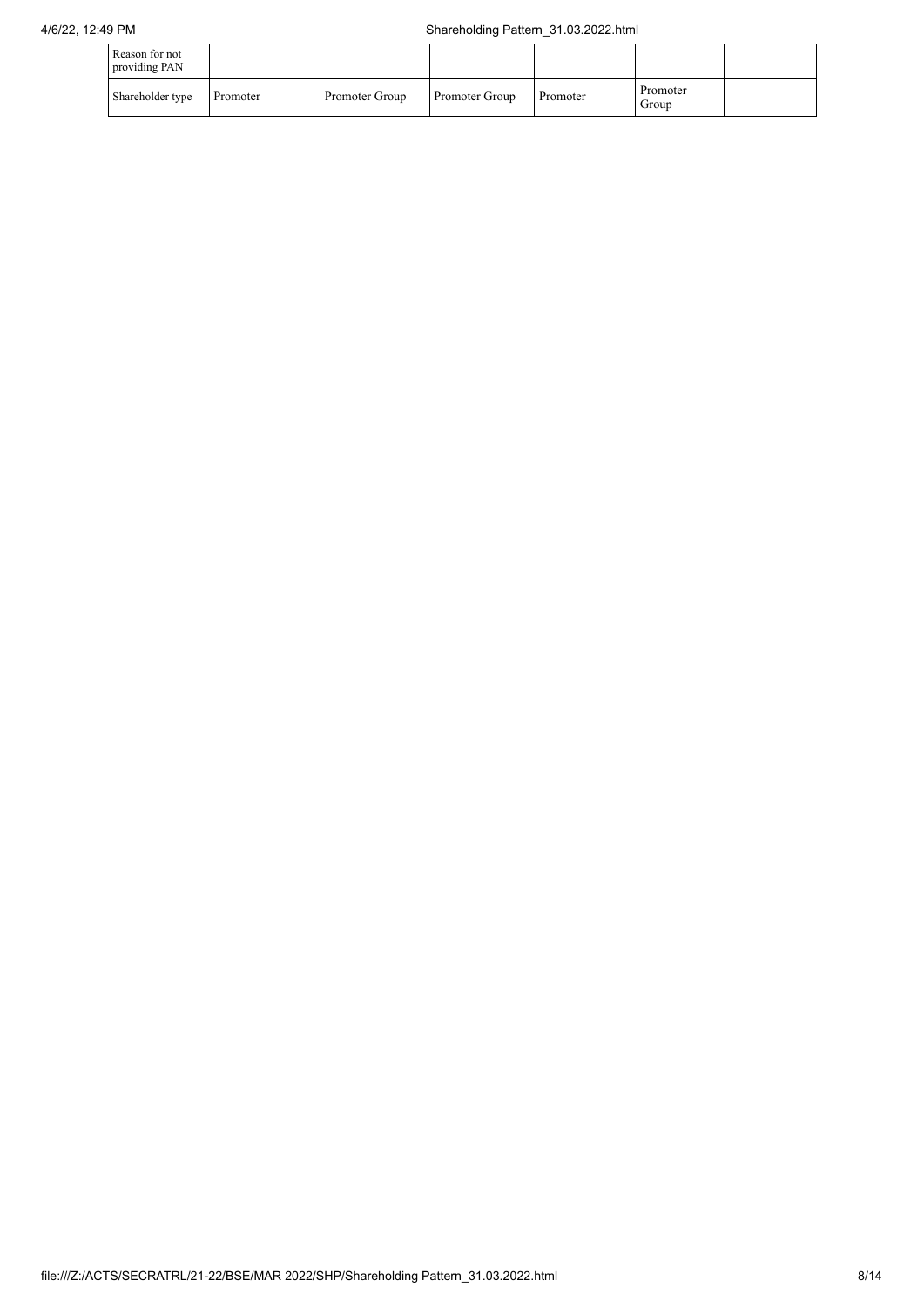| Any Other (specify)                                                                                                                                                                  |                                                         |                                  |                              |                          |  |  |  |  |  |  |
|--------------------------------------------------------------------------------------------------------------------------------------------------------------------------------------|---------------------------------------------------------|----------------------------------|------------------------------|--------------------------|--|--|--|--|--|--|
| Searial No.                                                                                                                                                                          | $\mathbf{1}$                                            | $\mathfrak{2}$                   | 3                            |                          |  |  |  |  |  |  |
| Category                                                                                                                                                                             | <b>Bodies Corporate</b>                                 | <b>Bodies Corporate</b>          | <b>Bodies Corporate</b>      | Click here to go<br>back |  |  |  |  |  |  |
| Name of the<br>Shareholders (I)                                                                                                                                                      | Khatau Leasing And Finance Company Private<br>Limited   | Vindhyapriya Holdings<br>Pvt Ltd | Prism Plantations Pvt<br>Ltd |                          |  |  |  |  |  |  |
| PAN(II)                                                                                                                                                                              | AAACK2824K                                              | AAACV3448G                       | AABCP4400B                   | Total                    |  |  |  |  |  |  |
| No. of the<br>Shareholders (I)                                                                                                                                                       | $\mathbf{1}$                                            | $\mathbf{1}$                     | $\mathbf{1}$                 | 3                        |  |  |  |  |  |  |
| No. of fully paid<br>up equity shares<br>held (IV)                                                                                                                                   | 225000                                                  | 125000                           | 1000                         | 351000                   |  |  |  |  |  |  |
| No. Of Partly paid-<br>up equity shares<br>held(V)                                                                                                                                   |                                                         |                                  |                              |                          |  |  |  |  |  |  |
| No. Of shares<br>underlying<br>Depository<br>Receipts (VI)                                                                                                                           |                                                         |                                  |                              |                          |  |  |  |  |  |  |
| Total nos. shares<br>held $(VII) = (IV) +$<br>$(V)+(VI)$                                                                                                                             | 225000                                                  | 125000                           | 1000                         | 351000                   |  |  |  |  |  |  |
| Shareholding as a<br>% of total no. of<br>shares (calculated<br>as per SCRR,<br>1957) (VIII) As a<br>% of $(A+B+C2)$                                                                 | 7.28                                                    | 4.05                             | 0.03                         | 11.36                    |  |  |  |  |  |  |
| Number of Voting Rights held in each class of securities (IX)                                                                                                                        |                                                         |                                  |                              |                          |  |  |  |  |  |  |
| Class eg: X                                                                                                                                                                          | 225000                                                  | 125000                           | 1000                         | 351000                   |  |  |  |  |  |  |
| Class eg:y                                                                                                                                                                           |                                                         |                                  |                              |                          |  |  |  |  |  |  |
| Total                                                                                                                                                                                | 225000                                                  | 125000                           | 1000                         | 351000                   |  |  |  |  |  |  |
| Total as a % of<br>Total Voting rights                                                                                                                                               | 7.28                                                    | 4.05                             | 0.03                         | 11.36                    |  |  |  |  |  |  |
| No. Of Shares<br>Underlying<br>Outstanding<br>convertible<br>securities $(X)$                                                                                                        |                                                         |                                  |                              |                          |  |  |  |  |  |  |
| No. of Shares<br>Underlying<br>Outstanding<br>Warrants (Xi)                                                                                                                          |                                                         |                                  |                              |                          |  |  |  |  |  |  |
| No. Of Shares<br>Underlying<br>Outstanding<br>convertible<br>securities and No.<br>Of Warrants (Xi)<br>(a)                                                                           |                                                         |                                  |                              |                          |  |  |  |  |  |  |
| Shareholding, as a<br>% assuming full<br>conversion of<br>convertible<br>securities (as a<br>percentage of<br>diluted share<br>capital) (XI)=<br>$(VII)+(X)$ As a %<br>of $(A+B+C2)$ | 7.28                                                    | 4.05                             | 0.03                         | 11.36                    |  |  |  |  |  |  |
| Number of Locked in shares (XII)                                                                                                                                                     |                                                         |                                  |                              |                          |  |  |  |  |  |  |
| No. $(a)$                                                                                                                                                                            |                                                         |                                  |                              |                          |  |  |  |  |  |  |
| As a $\%$ of total                                                                                                                                                                   |                                                         |                                  |                              |                          |  |  |  |  |  |  |
| Shares held (b)                                                                                                                                                                      |                                                         |                                  |                              |                          |  |  |  |  |  |  |
|                                                                                                                                                                                      | Number of Shares pledged or otherwise encumbered (XIII) |                                  |                              |                          |  |  |  |  |  |  |
| No. (a)<br>As a % of total<br>Shares held (b)                                                                                                                                        |                                                         |                                  |                              |                          |  |  |  |  |  |  |

 $\mathbf{r}$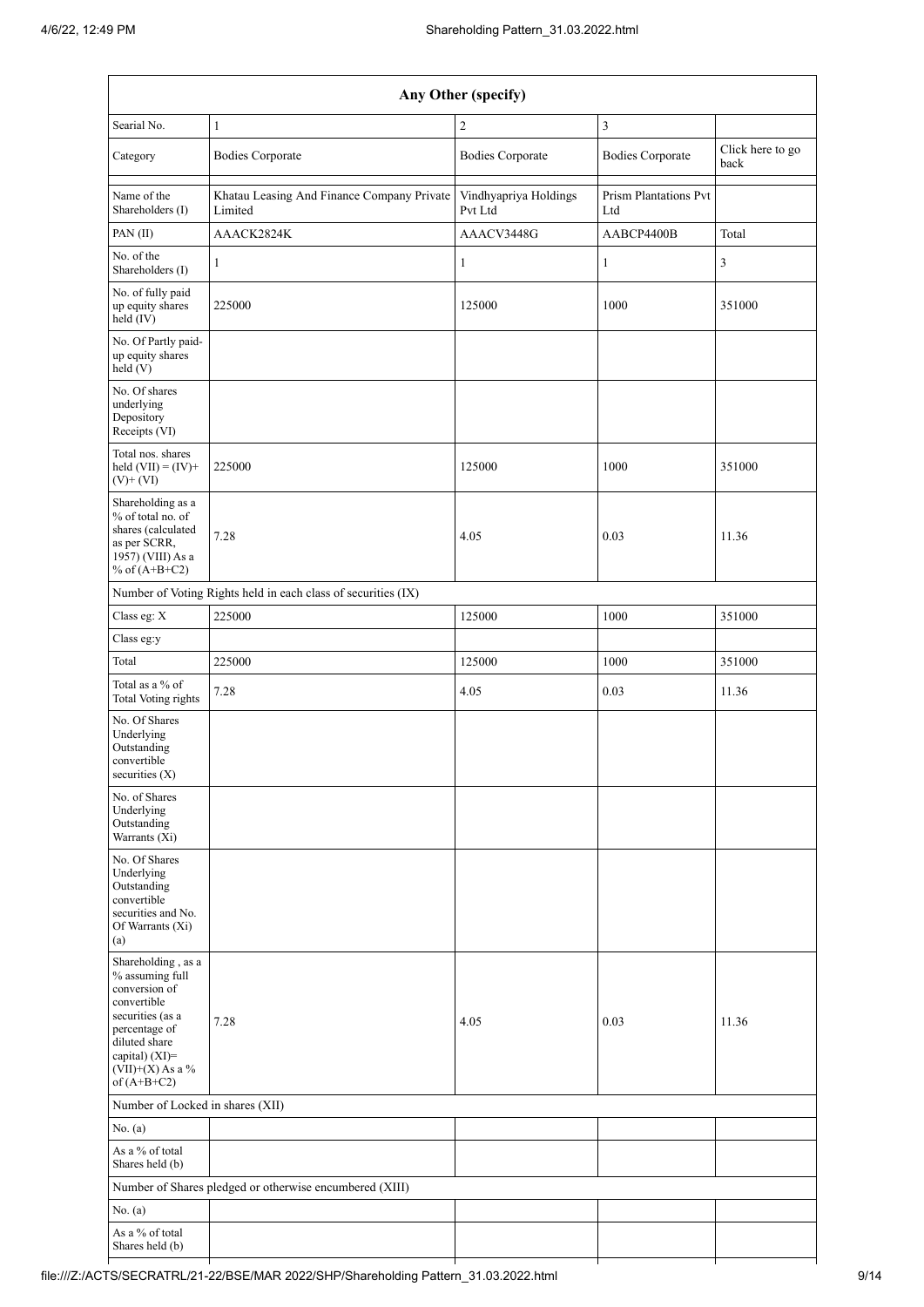## 4/6/22, 12:49 PM Shareholding Pattern\_31.03.2022.html

| Number of equity<br>shares held in<br>dematerialized<br>form $(XIV)$ | 225000                       | 125000         | 1000           | 351000 |  |  |  |  |  |  |
|----------------------------------------------------------------------|------------------------------|----------------|----------------|--------|--|--|--|--|--|--|
|                                                                      | Reason for not providing PAN |                |                |        |  |  |  |  |  |  |
| Reason for not<br>providing PAN                                      |                              |                |                |        |  |  |  |  |  |  |
| Shareholder type                                                     | Promoter Group               | Promoter Group | Promoter Group |        |  |  |  |  |  |  |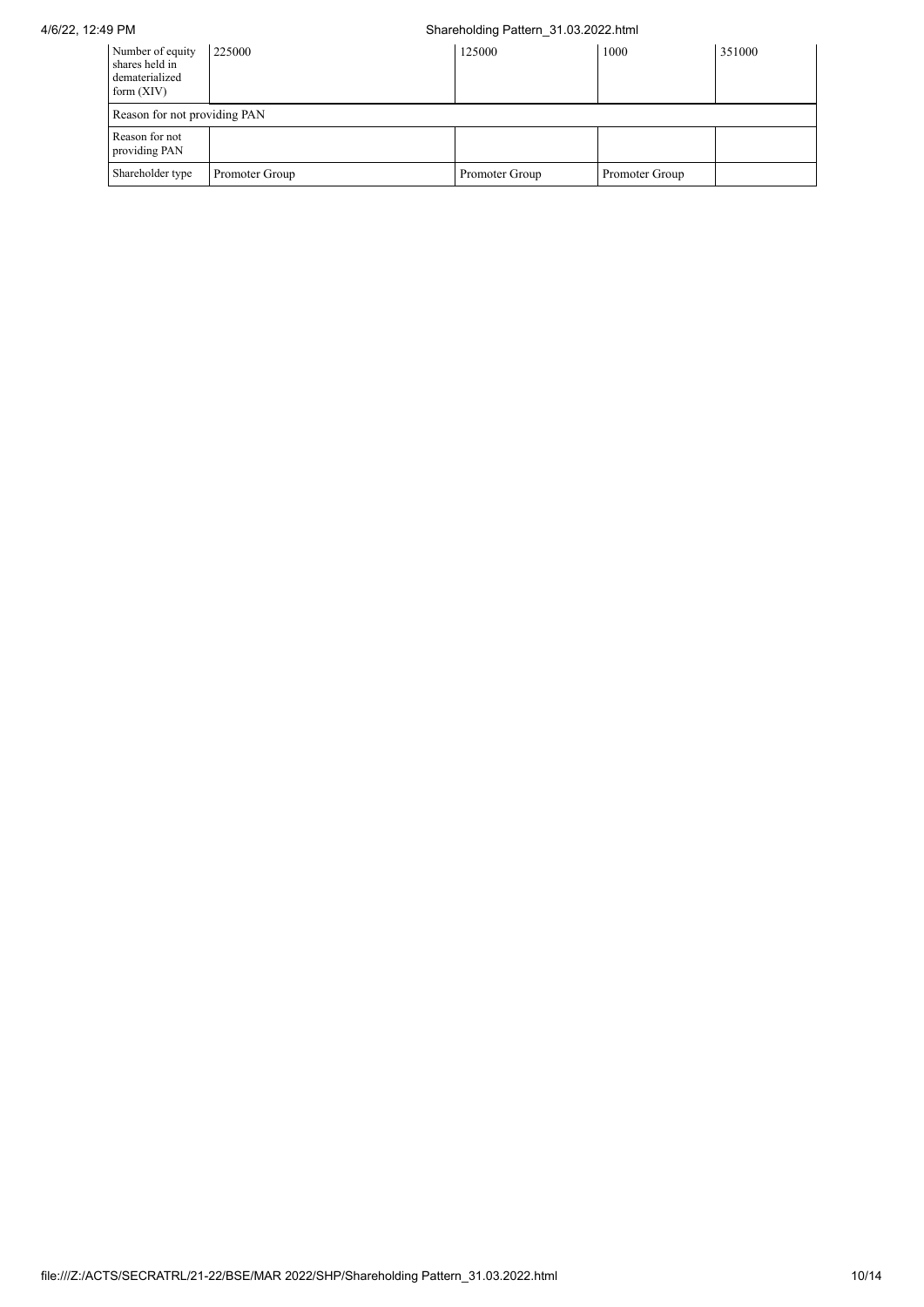|                                                                                                                                                                                      |              | Individuals - ii. Individual shareholders holding nominal share capital in excess of Rs. 2 lakhs. |                    |                  |                       |
|--------------------------------------------------------------------------------------------------------------------------------------------------------------------------------------|--------------|---------------------------------------------------------------------------------------------------|--------------------|------------------|-----------------------|
| Searial No.                                                                                                                                                                          | $\mathbf{1}$ | $\sqrt{2}$                                                                                        | $\mathfrak{Z}$     | $\overline{4}$   |                       |
| Name of the<br>Shareholders (I)                                                                                                                                                      | Kajal Jain   | Mahendra Girdharilal                                                                              | Raju Ajit Bhandari | Vijay Kumar Jain | Click here to go back |
| PAN(II)                                                                                                                                                                              | AWSPJ6213E   | AAAPW1327L                                                                                        | AELPB2295P         | AAOPJ5870D       | Total                 |
| No. of fully paid<br>up equity shares<br>held (IV)                                                                                                                                   | 42700        | 120880                                                                                            | 49336              | 173000           | 385916                |
| No. Of Partly paid-<br>up equity shares<br>held (V)                                                                                                                                  |              |                                                                                                   |                    |                  |                       |
| No. Of shares<br>underlying<br>Depository<br>Receipts (VI)                                                                                                                           |              |                                                                                                   |                    |                  |                       |
| Total nos. shares<br>held $(VII) = (IV) +$<br>$(V)$ + $(VI)$                                                                                                                         | 42700        | 120880                                                                                            | 49336              | 173000           | 385916                |
| Shareholding as a<br>% of total no. of<br>shares (calculated<br>as per SCRR,<br>1957) (VIII) As a<br>% of $(A+B+C2)$                                                                 | 1.38         | 3.91                                                                                              | 1.6                | 5.6              | 12.49                 |
|                                                                                                                                                                                      |              | Number of Voting Rights held in each class of securities (IX)                                     |                    |                  |                       |
| Class eg: X                                                                                                                                                                          | 42700        | 120880                                                                                            | 49336              | 173000           | 385916                |
| Class eg:y                                                                                                                                                                           |              |                                                                                                   |                    |                  |                       |
| Total                                                                                                                                                                                | 42700        | 120880                                                                                            | 49336              | 173000           | 385916                |
| Total as a % of<br><b>Total Voting rights</b>                                                                                                                                        | 1.38         | 3.91                                                                                              | 1.6                | 5.6              | 12.49                 |
| No. Of Shares<br>Underlying<br>Outstanding<br>convertible<br>securities $(X)$                                                                                                        |              |                                                                                                   |                    |                  |                       |
| No. of Shares<br>Underlying<br>Outstanding<br>Warrants (Xi)                                                                                                                          |              |                                                                                                   |                    |                  |                       |
| No. Of Shares<br>Underlying<br>Outstanding<br>convertible<br>securities and No.<br>Of Warrants (Xi)<br>(a)                                                                           |              |                                                                                                   |                    |                  |                       |
| Shareholding, as a<br>% assuming full<br>conversion of<br>convertible<br>securities (as a<br>percentage of<br>diluted share<br>capital) (XI)=<br>$(VII)+(X)$ As a %<br>of $(A+B+C2)$ | 1.38         | 3.91                                                                                              | 1.6                | 5.6              | 12.49                 |
| Number of Locked in shares (XII)                                                                                                                                                     |              |                                                                                                   |                    |                  |                       |
| No. (a)                                                                                                                                                                              |              |                                                                                                   |                    |                  |                       |
| As a % of total<br>Shares held (b)                                                                                                                                                   |              |                                                                                                   |                    |                  |                       |
| Number of equity<br>shares held in<br>dematerialized<br>form $(XIV)$                                                                                                                 | 42700        | 120880                                                                                            | 49336              | 173000           | 385916                |
| Reason for not providing PAN                                                                                                                                                         |              |                                                                                                   |                    |                  |                       |
| Reason for not<br>providing PAN                                                                                                                                                      |              |                                                                                                   |                    |                  |                       |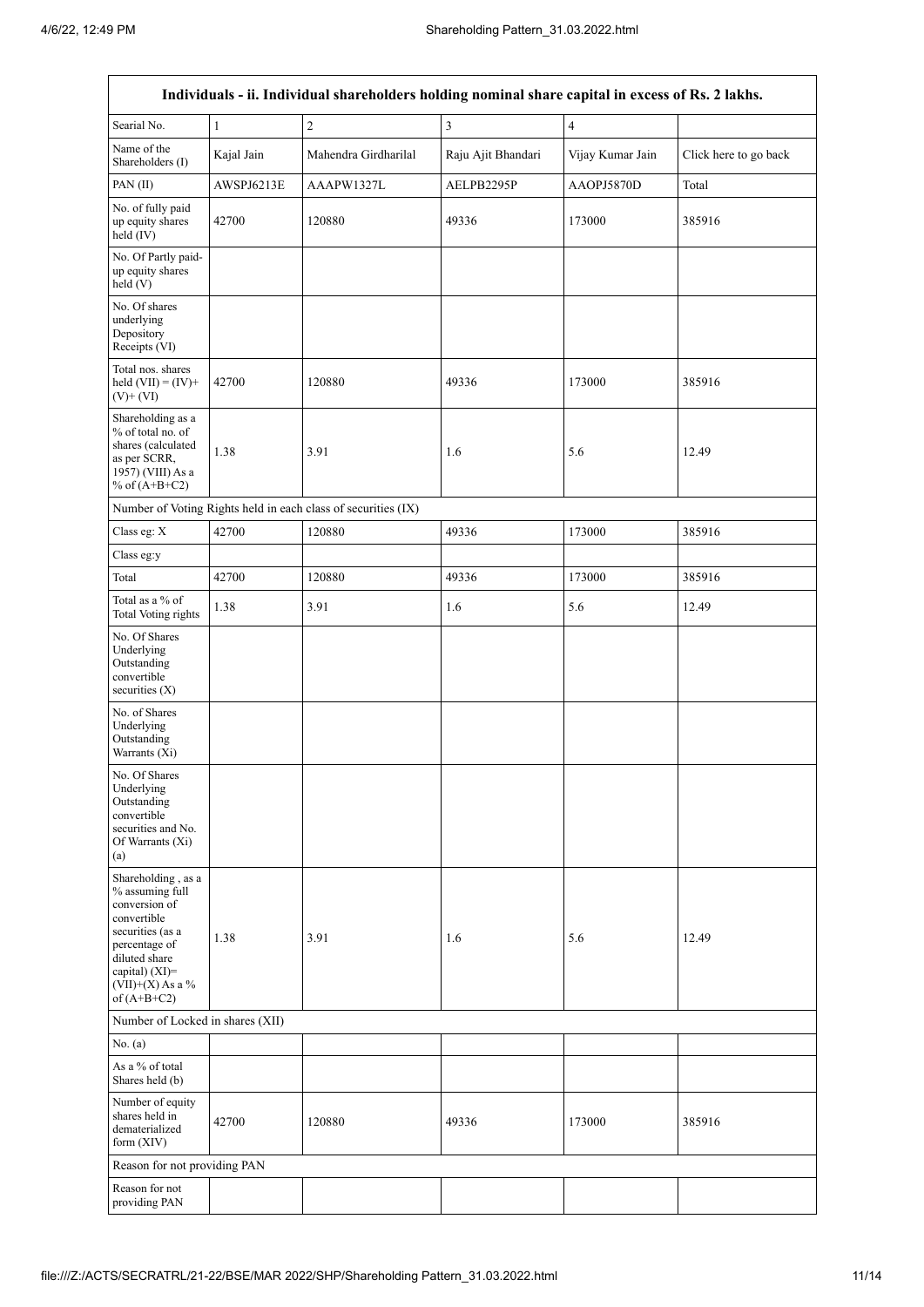| Any Other (specify)                                                                                                                                                                  |              |                                                               |                         |                         |                       |  |  |  |  |  |
|--------------------------------------------------------------------------------------------------------------------------------------------------------------------------------------|--------------|---------------------------------------------------------------|-------------------------|-------------------------|-----------------------|--|--|--|--|--|
| Searial No.                                                                                                                                                                          | $\mathbf{1}$ | $\overline{c}$                                                | 3                       | $\overline{4}$          |                       |  |  |  |  |  |
| Category                                                                                                                                                                             | <b>HUF</b>   | Non-Resident Indian (NRI)                                     | <b>Clearing Members</b> | <b>Bodies Corporate</b> |                       |  |  |  |  |  |
| Category / More<br>than 1 percentage                                                                                                                                                 | Category     | Category                                                      | Category                | Category                |                       |  |  |  |  |  |
| Name of the<br>Shareholders (I)                                                                                                                                                      |              |                                                               |                         |                         | Click here to go back |  |  |  |  |  |
| PAN(II)                                                                                                                                                                              |              |                                                               |                         |                         | Total                 |  |  |  |  |  |
| No. of the<br>Shareholders (I)                                                                                                                                                       | 60           | 44                                                            | 8                       | 10                      | 122                   |  |  |  |  |  |
| No. of fully paid<br>up equity shares<br>held (IV)                                                                                                                                   | 78982        | 94099                                                         | 1626                    | 24254                   | 198961                |  |  |  |  |  |
| No. Of Partly paid-<br>up equity shares<br>held(V)                                                                                                                                   |              |                                                               |                         |                         |                       |  |  |  |  |  |
| No. Of shares<br>underlying<br>Depository<br>Receipts (VI)                                                                                                                           |              |                                                               |                         |                         |                       |  |  |  |  |  |
| Total nos. shares<br>held $(VII) = (IV) +$<br>$(V)+(VI)$                                                                                                                             | 78982        | 94099                                                         | 1626                    | 24254                   | 198961                |  |  |  |  |  |
| Shareholding as a<br>% of total no. of<br>shares (calculated<br>as per SCRR,<br>1957) (VIII) As a<br>% of $(A+B+C2)$                                                                 | 2.56         | 3.05                                                          | 0.05                    | 0.78                    | 6.44                  |  |  |  |  |  |
|                                                                                                                                                                                      |              | Number of Voting Rights held in each class of securities (IX) |                         |                         |                       |  |  |  |  |  |
| Class eg: X                                                                                                                                                                          | 78982        | 94099                                                         | 1626                    | 24254                   | 198961                |  |  |  |  |  |
| Class eg:y                                                                                                                                                                           |              |                                                               |                         |                         |                       |  |  |  |  |  |
| Total                                                                                                                                                                                | 78982        | 94099                                                         | 1626                    | 24254                   | 198961                |  |  |  |  |  |
| Total as a % of<br><b>Total Voting rights</b>                                                                                                                                        | 2.56         | 3.05                                                          | 0.05                    | 0.78                    | 6.44                  |  |  |  |  |  |
| No. Of Shares<br>Underlying<br>Outstanding<br>convertible<br>securities $(X)$                                                                                                        |              |                                                               |                         |                         |                       |  |  |  |  |  |
| No. of Shares<br>Underlying<br>Outstanding<br>Warrants (Xi)                                                                                                                          |              |                                                               |                         |                         |                       |  |  |  |  |  |
| No. Of Shares<br>Underlying<br>Outstanding<br>convertible<br>securities and No.<br>Of Warrants (Xi)<br>(a)                                                                           |              |                                                               |                         |                         |                       |  |  |  |  |  |
| Shareholding, as a<br>% assuming full<br>conversion of<br>convertible<br>securities (as a<br>percentage of<br>diluted share<br>capital) (XI)=<br>$(VII)+(X)$ As a %<br>of $(A+B+C2)$ | 2.56         | 3.05                                                          | 0.05                    | 0.78                    | 6.44                  |  |  |  |  |  |
| Number of Locked in shares (XII)                                                                                                                                                     |              |                                                               |                         |                         |                       |  |  |  |  |  |
| No. (a)                                                                                                                                                                              |              |                                                               |                         |                         |                       |  |  |  |  |  |
| As a % of total<br>Shares held (b)                                                                                                                                                   |              |                                                               |                         |                         |                       |  |  |  |  |  |
| Number of equity<br>shares held in<br>dematerialized<br>form $(XIV)$                                                                                                                 | 78982        | 20599                                                         | 1626                    | 24254                   | 125461                |  |  |  |  |  |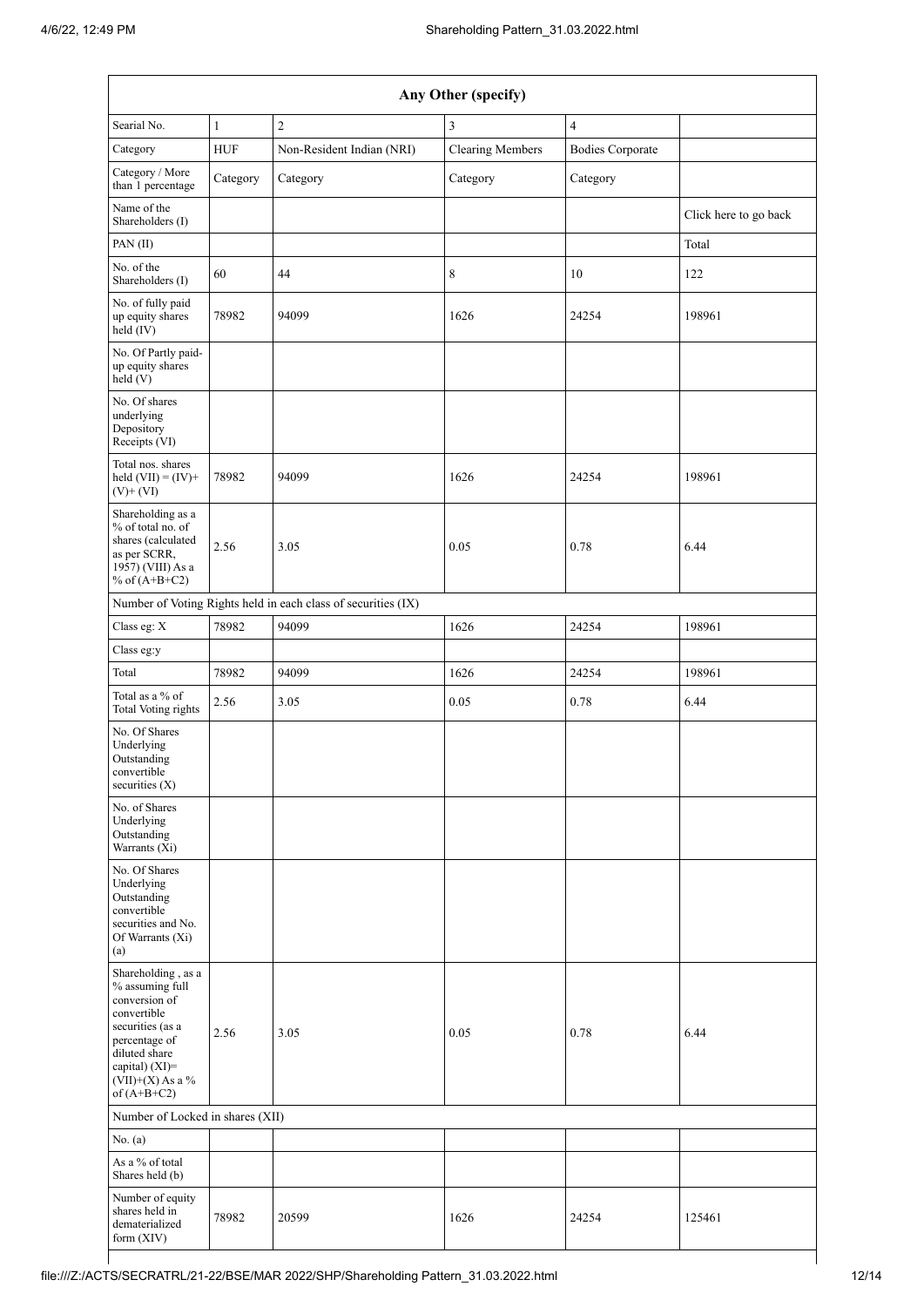| Reason for not providing PAN    |  |  |  |  |  |
|---------------------------------|--|--|--|--|--|
| Reason for not<br>providing PAN |  |  |  |  |  |